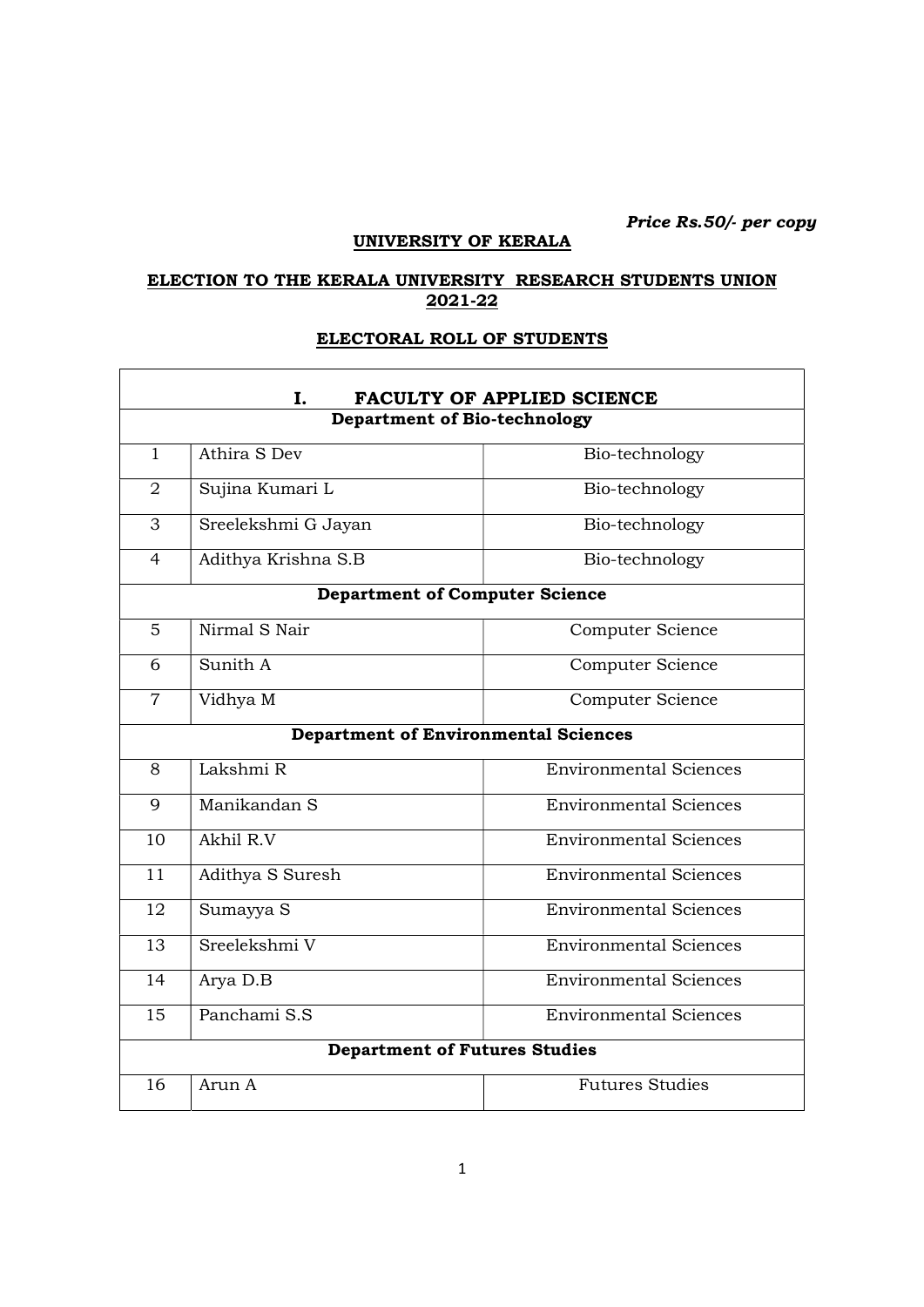| <b>Department of Opto-electronics</b>        |                                                       |                                             |
|----------------------------------------------|-------------------------------------------------------|---------------------------------------------|
| 17                                           | Varun S.L                                             | Opto-electronics                            |
|                                              | Department of Computational Biology & Bio-informatics |                                             |
| 18                                           | Chinchu E.R                                           | Computational Biology & Bio-<br>informatics |
| 19                                           | Arya K.R                                              | Computational Biology & Bio-<br>informatics |
| 20                                           | Sherin K                                              | Computational Biology & Bio-<br>informatics |
| Department of Nano Science & Nano technology |                                                       |                                             |
| 21                                           | Sabin A                                               | Nano Science & Nano technology              |
| 22                                           | Vineeth V                                             | Nano Science & Nano technology              |
|                                              | П.                                                    | <b>Faculty of Arts</b>                      |
| Department of Communication & Journalism     |                                                       |                                             |
| 23                                           | Neethu S Kumar                                        | Communication & Journalism                  |
| 24                                           | Sinila D.B.S                                          | Communication & Journalism                  |
| 25                                           | Rohan Pillay A                                        | Communication & Journalism                  |
| 26                                           | Deepak Nair G                                         | Communication & Journalism                  |
| 27                                           | Shaheersha A.H                                        | Communication & Journalism                  |
| 28                                           | Dhanya S Nair                                         | Communication & Journalism                  |
| <b>Department of Philosophy</b>              |                                                       |                                             |
| 29                                           | Vishnu Priya V.S                                      | Philosophy                                  |
| 30                                           | Vishnu Pradeep P                                      | Philosophy                                  |
| 31                                           | Ghosh K.S                                             | Philosophy                                  |
| 32                                           | Ravindra Kumar M.M                                    | Philosophy                                  |
| 33                                           | Aswathy A                                             | Philosophy                                  |
| 34                                           | Ginu M                                                | Philosophy                                  |
| <b>Faculty of Commerce</b><br>III.           |                                                       |                                             |
| <b>Department of Commerce</b>                |                                                       |                                             |
| 35                                           | Akhil M.P                                             | Commerce                                    |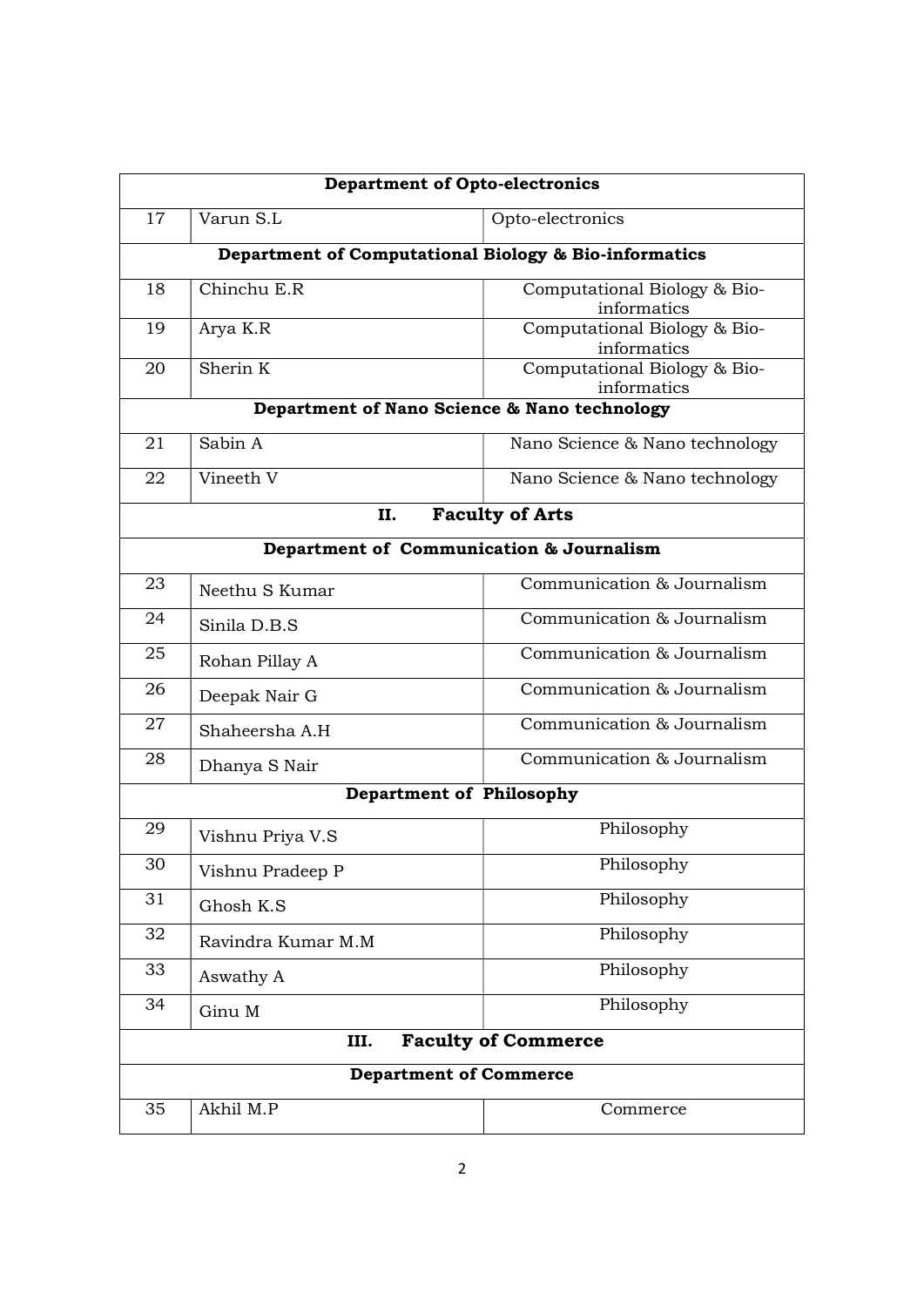| 36                                              | Ananduraj                  | Commerce                          |
|-------------------------------------------------|----------------------------|-----------------------------------|
| 37                                              | Arun V                     | Commerce                          |
| 38                                              | Moni M                     | Commerce                          |
| 39                                              | Nidhikrishna A             | Commerce                          |
| 40                                              | Muhammad Shabeer M.D       | Commerce                          |
| 41                                              | Muhammad Swalith           | Commerce                          |
| 42                                              | Saranya Soman              | Commerce                          |
| 43                                              | Vijayakumar M              | Commerce                          |
| <b>Faculty of Education</b><br>IV.              |                            |                                   |
| <b>Department of Education</b>                  |                            |                                   |
| 44                                              | Deepthi                    | Education                         |
| 45                                              | Jayapraveen J              | Education                         |
| 46                                              | Ramachandran R.A           | Education                         |
| 47                                              | Sumi S                     | Education                         |
|                                                 | V.                         | <b>Faculty of Fine Arts</b>       |
| <b>Department of Music</b>                      |                            |                                   |
| 48                                              | Prasanth V Kaimal          | Music                             |
| 49                                              | Krishnendu S.K             | Music                             |
| 50                                              | Shaji Antony Thekkekkara   | Music                             |
|                                                 | VI.                        | <b>Faculty of Law</b>             |
| <b>Department of Law</b>                        |                            |                                   |
| 51                                              | Nikhil G                   | Law                               |
| 52                                              | Syamraj M.D                | Law                               |
| 53                                              | Nair Swathy Balasaraswathi | Law                               |
| <b>Faculty of Management Studies</b><br>VII.    |                            |                                   |
| Department of Institute of Management in Kerala |                            |                                   |
| 54                                              | Geethu Gopal               | Institute of Management in Kerala |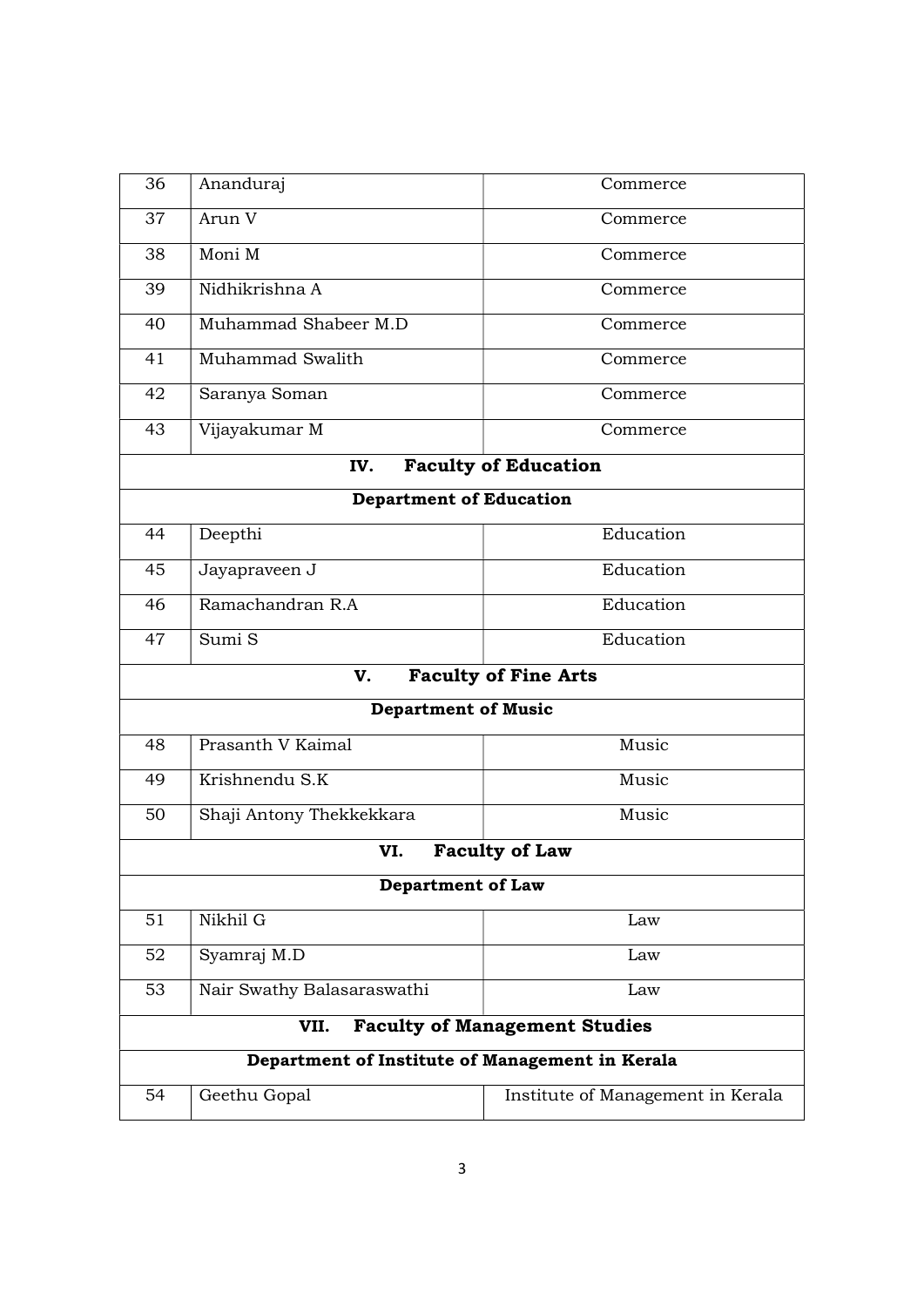| 55                                          | Shijin S                                                       | Institute of Management in Kerala                   |
|---------------------------------------------|----------------------------------------------------------------|-----------------------------------------------------|
| 56                                          | Sreekumar G                                                    | Institute of Management in Kerala                   |
| 57                                          | Takhmina Sharapova                                             | Institute of Management in Kerala                   |
| 58                                          | Karthika M                                                     | Institute of Management in Kerala                   |
| 59                                          | Aswani Thampi P R                                              | Institute of Management in Kerala                   |
| 60                                          | Lekshmi Chitra R                                               | Institute of Management in Kerala                   |
| 61                                          | Dani P George                                                  | Institute of Management in Kerala                   |
| 62                                          | Rasmy Kiran                                                    | Institute of Management in Kerala                   |
| 63                                          | Hareesh Kumar U R                                              | Institute of Management in Kerala                   |
| 64                                          | Al Ameen M                                                     | Institute of Management in Kerala                   |
| 65                                          | Jyothi Sankar S                                                | Institute of Management in Kerala                   |
| 66                                          | Nahas N                                                        | Institute of Management in Kerala                   |
| 67                                          | Veena VR                                                       | Institute of Management in Kerala                   |
| 68                                          | Asha Devi J                                                    | Institute of Management in Kerala                   |
| 69                                          | Sumi A M                                                       | Institute of Management in Kerala                   |
| 70                                          | Christy Abraham                                                | Institute of Management in Kerala                   |
| 71                                          | Abhilash V S                                                   | Institute of Management in Kerala                   |
| 72                                          | Karthika G G                                                   | Institute of Management in Kerala                   |
| 73                                          | Veena PK                                                       | Institute of Management in Kerala                   |
| 74                                          | Gayathry S S                                                   | Institute of Management in Kerala                   |
| 75                                          | Duniya V S                                                     | Institute of Management in Kerala                   |
| 76                                          | Akhil P                                                        | Institute of Management in Kerala                   |
| 77                                          | Aswathy R                                                      | Institute of Management in Kerala                   |
| 78                                          | Hari Krishnan P K                                              | Institute of Management in Kerala                   |
| <b>Faculty of Oriental Studies</b><br>VIII. |                                                                |                                                     |
|                                             | Department of Oriental Research Institute & Manuscript Library |                                                     |
| 79                                          | Asha C.S                                                       | Oriental Research Institute &<br>Manuscript Library |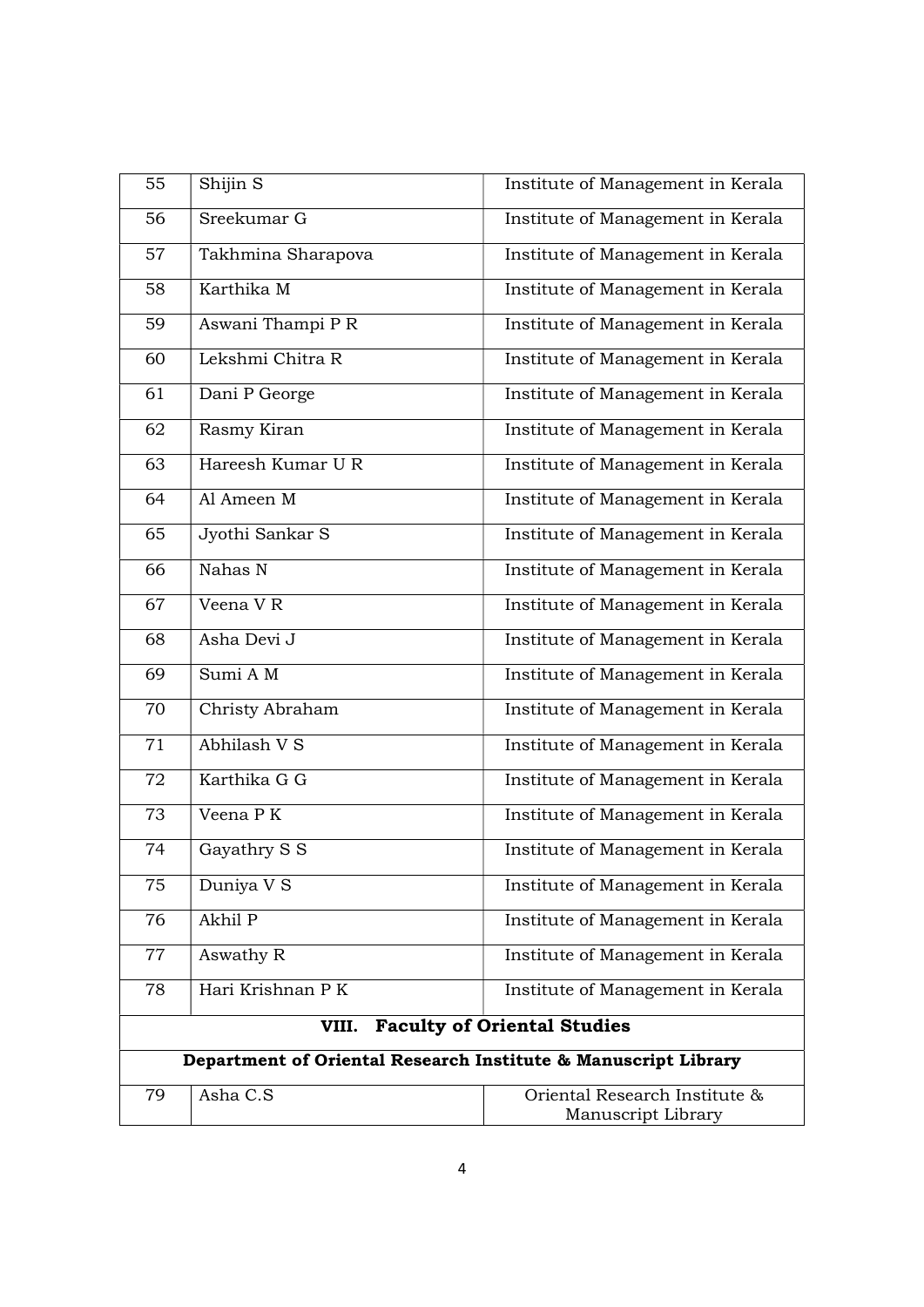| 80                             | Rejani T                         | Oriental Research Institute &                       |
|--------------------------------|----------------------------------|-----------------------------------------------------|
| 81                             | Manjith Mane K                   | Manuscript Library<br>Oriental Research Institute & |
|                                |                                  | Manuscript Library                                  |
|                                | <b>Department of Hindi</b>       |                                                     |
| 82                             | Rashida N                        | Hindi                                               |
| 83                             | Vinod P                          | Hindi                                               |
| 84                             | Teena L.Vasudevan                | Hindi                                               |
| 85                             | Arundhathi Mohan                 | Hindi                                               |
| 86                             | Anjitha J.M                      | Hindi                                               |
|                                | <b>Department of Linguistics</b> |                                                     |
| 87                             | Juhijan James                    | Linguistics                                         |
| 88                             | Ilfa K.M                         | Linguistics                                         |
| <b>Department of Malayalam</b> |                                  |                                                     |
| 89                             | Ananthalekshmi S                 | Malayalam                                           |
| 90                             | Anil Kumar D                     | Malayalam                                           |
| 91                             | Krishnadas P                     | Malayalam                                           |
| 92                             | Maya K                           | Malayalam                                           |
| 93                             | Priyanka Govind                  | Malayalam                                           |
| 94                             | Remya Raj A.N                    | Malayalam                                           |
| 95                             | Stalin K                         | Malayalam                                           |
| 96                             | Vaniprasad                       | Malavalam                                           |
| <b>Department of Sanskrit</b>  |                                  |                                                     |
| 97                             | Vipin Vijayan                    | Sanskrit                                            |
| 98                             | Arya S Vijayan                   | Sanskrit                                            |
| 99                             | Arun P.R                         | Sanskrit                                            |
| 100                            | Aswathy A Nair                   | Sanskrit                                            |
| <b>Department of Tamil</b>     |                                  |                                                     |
| 101                            | Vijayakumar K                    | Tamil                                               |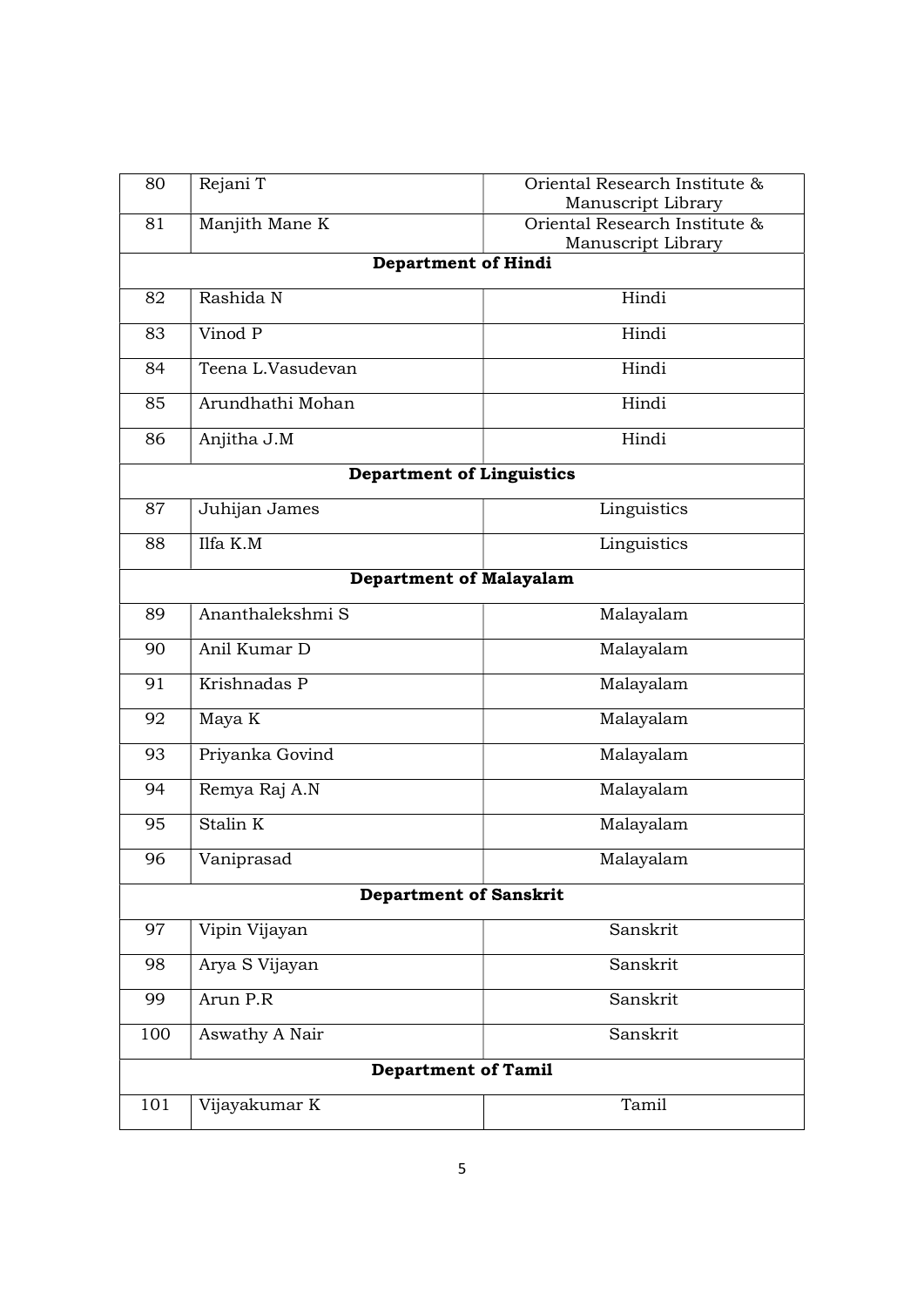| 102                                       | Pownraj P                   | Tamil                       |
|-------------------------------------------|-----------------------------|-----------------------------|
| <b>Department of Kerala Studies</b>       |                             |                             |
| 103                                       | Khadeejath Suhaila K        | Kerala Studies              |
| 104                                       | Rijoy M Rajan               | Kerala Studies              |
|                                           | IX.                         | <b>Faculty of Science</b>   |
| Department of Aquatic Biology & Fisheries |                             |                             |
| 105                                       | Nisanth H.P                 | Aquatic Biology & Fisheries |
| 106                                       | Akhil Ignus                 | Aquatic Biology & Fisheries |
| 107                                       | Vishnuraj R.S               | Aquatic Biology & Fisheries |
| 108                                       | Chinnu Viswanathan          | Aquatic Biology & Fisheries |
| 109                                       | Greeshma K.M                | Aquatic Biology & Fisheries |
| 110                                       | Revathy P.K                 | Aquatic Biology & Fisheries |
| 111                                       | Soumya K.R                  | Aquatic Biology & Fisheries |
| <b>Department of Bio-chemistry</b>        |                             |                             |
| 112                                       | Amrutha D.S                 | Bio-Chemistry               |
| 113                                       | Anjali S                    | Bio-Chemistry               |
|                                           | <b>Department of Botany</b> |                             |
| 114                                       | Lekshmi M.V                 | Botany                      |
| 115                                       | Vinitha S Babu              | <b>Botany</b>               |
| 116                                       | Sam Alex                    | <b>Botany</b>               |
| 117                                       | Jayaraj S                   | <b>Botany</b>               |
| 118                                       | Amitha S Chandra            | <b>Botany</b>               |
| 119                                       | Sreedevi M.J                | Botany                      |
| 120                                       | Shani Najeera L.D           | <b>Botany</b>               |
| 121                                       | Riyas C.T                   | <b>Botany</b>               |
| 122                                       | Vishnu B                    | Botany                      |
| 123                                       | Vivek A.S                   | Botany                      |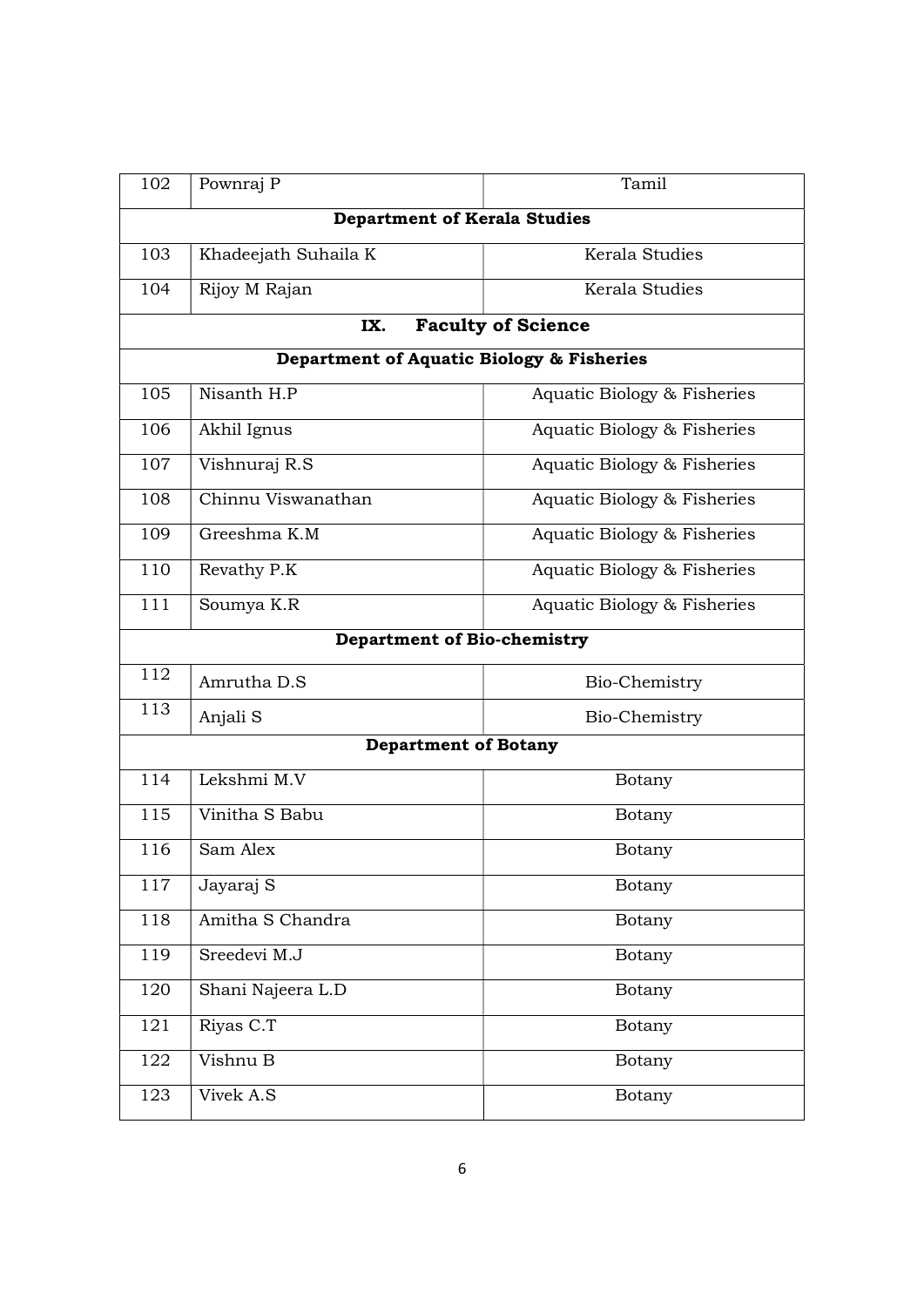| 124                             | Shibin V.P                      | <b>Botany</b>     |  |
|---------------------------------|---------------------------------|-------------------|--|
| 125                             | Akhilesh S.V Nair               | <b>Botany</b>     |  |
| 126                             | Vishnu V.S                      | <b>Botany</b>     |  |
|                                 | <b>Department of Demography</b> |                   |  |
| 127                             | Vidya V                         | Demography        |  |
| 128                             | Arathy R                        | Demography        |  |
| 129                             | Lakshmi M.V                     | Demography        |  |
|                                 | <b>Department of Physics</b>    |                   |  |
| 130                             | Pradeep Kumar G                 | Physics           |  |
| 131                             | Nithin J S                      | Physics           |  |
| 132                             | Athira Rajan                    | Physics           |  |
| 133                             | Gopika M S                      | Physics           |  |
| 134                             | Arathy A R                      | Physics           |  |
| 135                             | Amrithakrishnan B               | Physics           |  |
| 136                             | Nima A.M                        | Physics           |  |
| 137                             | Induja Lekshmi J                | Physics           |  |
| 138                             | Akhila Murali J                 | Physics           |  |
| 139                             | Haritha V.S                     | Physics           |  |
| 140                             | Sijo S Thomas                   | Physics           |  |
| <b>Department of Statistics</b> |                                 |                   |  |
| 141                             | Satheenthar A.S                 | <b>Statistics</b> |  |
| 142                             | Rakhi Ramachandran              | <b>Statistics</b> |  |
| <b>Department of Geology</b>    |                                 |                   |  |
| 143                             | Prasanth R.S                    | Geology           |  |
| 144                             | Deepchand V                     | Geology           |  |
| <b>Department of Zoology</b>    |                                 |                   |  |
| 145                             | Liya K.C                        | Zoology           |  |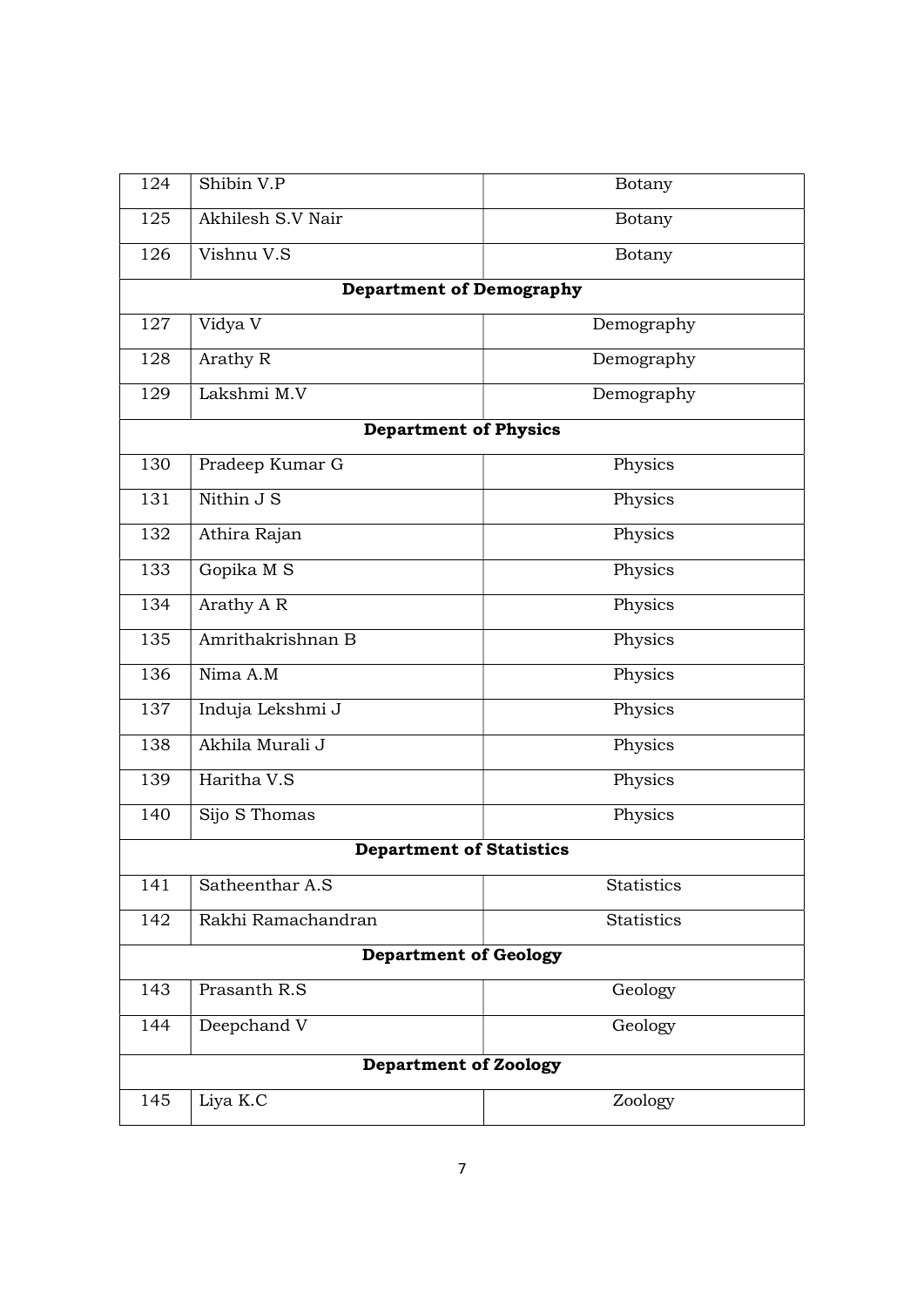| 146                             | Rekha S                        | Zoology    |
|---------------------------------|--------------------------------|------------|
| 147                             | Shilpa Antony                  | Zoology    |
| 148                             | Mein Elizabeth George          | Zoology    |
| 149                             | Nishi Babu                     | Zoology    |
| 150                             | Meenu Viswanath                | Zoology    |
| 151                             | Asima A                        | Zoology    |
| 152                             | Surya Suresh                   | Zoology    |
| 153                             | Sandra B.S                     | Zoology    |
| 154                             | Arathy Sudhakaran              | Zoology    |
| 155                             | Ushas P.U                      | Zoology    |
| 156                             | Jemma Pius                     | Zoology    |
| 157                             | Najeeb S                       | Zoology    |
| 158                             | Jaison Jacob Varghese          | Zoology    |
| <b>Department of Psychology</b> |                                |            |
| 159                             | Ritu Priya                     | Psychology |
| 160                             | Najath                         | Psychology |
| 161                             | Devanand                       | Psychology |
| 162                             | Sarath Babu                    | Psychology |
|                                 | <b>Department of Chemistry</b> |            |
| 163                             | $\overline{\text{Sumi K.S}}$   | Chemistry  |
| 164                             | Rajeev M.R                     | Chemistry  |
| 165                             | Bhagya T.C                     | Chemistry  |
| 166                             | Meera M.S                      | Chemistry  |
| 167                             | Noble V Thomas                 | Chemistry  |
| 168                             | Lekshmi G.S                    | Chemistry  |
| 169                             | Lekshmi M.R                    | Chemistry  |
| 170                             | Anjana Ratheesh                | Chemistry  |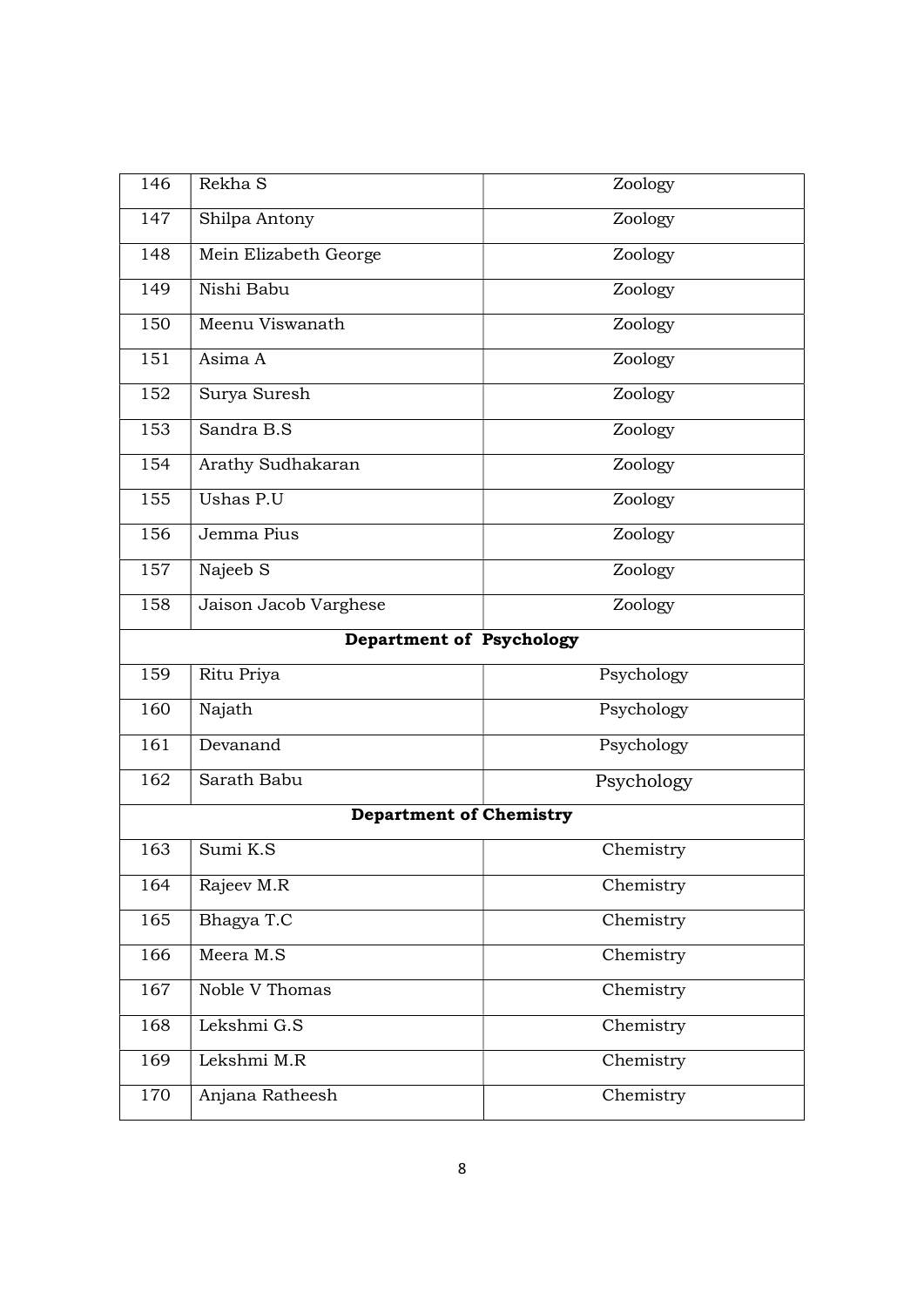| 171                                  | Princy Deny Raju                 | Chemistry                        |
|--------------------------------------|----------------------------------|----------------------------------|
| 172                                  | Darris M.S                       | Chemistry                        |
| 173                                  | Geethanjali C.V                  | Chemistry                        |
| 174                                  | Manjusha V                       | Chemistry                        |
| 175                                  | Athira Mani                      | Chemistry                        |
|                                      | X.                               | <b>Faculty of Social Science</b> |
|                                      | <b>Department of Archaeology</b> |                                  |
| 176                                  | Soorya P                         | Archaeology                      |
|                                      | <b>Department of Economics</b>   |                                  |
| 177                                  | Sreeraj V.G                      | Economics                        |
| 178                                  | Jibin Francis                    | Economics                        |
| 179                                  | Haritha P.P                      | Economics                        |
| 180                                  | Athira Ajay                      | Economics                        |
| 181                                  | Lavanya Sivan                    | Economics                        |
| 182                                  | Tresa Scaria                     | Economics                        |
| 183                                  | Amala Anna                       | Economics                        |
| 184                                  | Ancy John                        | Economics                        |
|                                      | <b>Department of Sociology</b>   |                                  |
| 185                                  | Vishnu J Menon                   | Sociology                        |
| 186                                  | Chandralekha C.S                 | Sociology                        |
| 187                                  | Pradeep Kumar M                  | Sociology                        |
| <b>Department of History</b>         |                                  |                                  |
| 188                                  | Balu V.S                         | History                          |
| 189                                  | Libina M.H                       | History                          |
| 190                                  | Meera Sivadas                    | History                          |
| <b>Department of Islamic Studies</b> |                                  |                                  |
| 191                                  | Shajeer S                        | Islamic Studies                  |